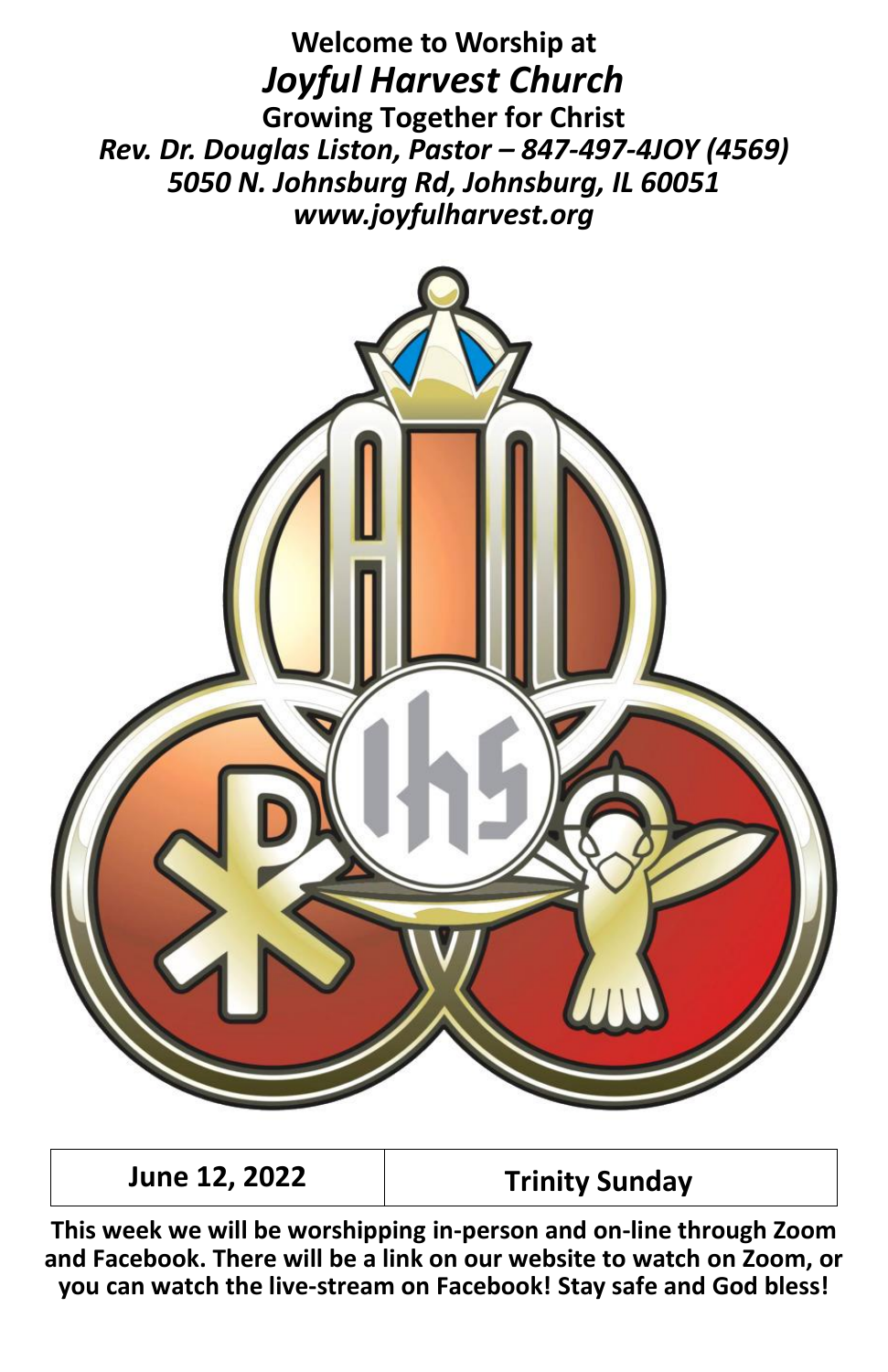# *Gathering* **Welcome/Greeting/Announcements**

## **Call to Worship**

God, who created the fields of Eden, takes delight in all things, including us! **God of glory, God of grace, your name is exalted in all the earth!** Christ, who walked the streets of our world, gives hope to all people, including us!

**God of glory, God of grace, your Son is Savior of all creation!** God's Spirit, who stays in our hearts, bears truth and peace to us! **God of glory, God of grace, your love surrounds our every moment.**

#### **Gathering Songs**

#### **Nicene Creed**

**We believe in one God, the Father, the Almighty, maker of heaven and earth, of all that is, seen and unseen.**

**We believe in one Lord, Jesus Christ, the only Son of God, eternally begotten of the Father, God from God, Light from Light, true God from true God, begotten, not made, of one Being with the Father; through him all things were made. For us and for our salvation he came down from heaven, was incarnate of the Holy Spirit and the virgin Mary and became truly human. For our sake he was crucified under Pontius Pilate; he suffered death and was buried. On the third day he rose again in accordance with the scriptures; he ascended into heaven and is seated at the right hand of the Father. He will come again in glory to judge the living and the dead, and his kingdom will have no end.**

**We believe in the Holy Spirit, the Lord, the giver of life, who proceeds from the Father and the Son, who with the Father and the Son is worshiped and glorified, who has spoken through the prophets. We believe in one holy catholic and apostolic church. We acknowledge one baptism for the forgiveness of sins. We look for the resurrection of the dead, and the life of the world to come. Amen.**

#### **Prayer of the Day** *Word*

#### **FIRST READING: Proverbs 8:1-4, 22-31 (NRSV)**

<sup>1</sup>Does not wisdom call, and does not understanding raise her voice? <sup>2</sup>On the heights, beside the way, at the crossroads she takes her stand; 3beside the gates in front of the town, at the entrance of the portals she cries out: <sup>4</sup> "To you, O people, I call, and my cry is to all that live. <sup>22</sup>The Lord created me at the beginning of his work, the first of his acts of long ago. <sup>23</sup>Ages ago I was set up, at the first, before the beginning of the earth.  $24$ When there were no depths I was brought forth, when there were no springs abounding with water. <sup>25</sup>Before the mountains had been shaped, before the hills, I was brought forth $-$  <sup>26</sup>when he had not yet made earth and fields, or the world's first bits of soil. <sup>27</sup>When he established the heavens, I was there, when he drew a circle on the face of the deep. <sup>28</sup>when he made firm the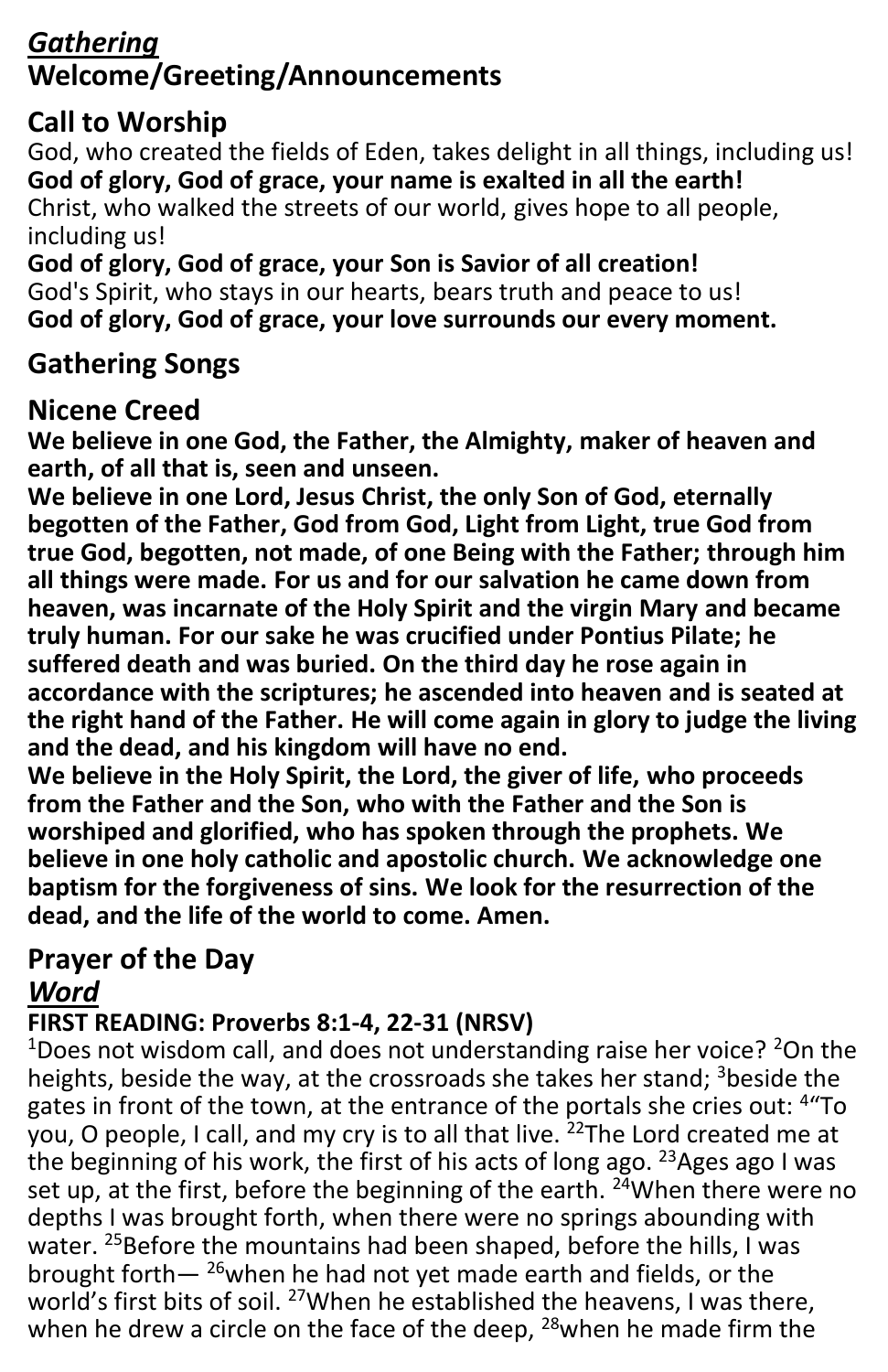skies above, when he established the fountains of the deep,  $29$  when he assigned to the sea its limit, so that the waters might not transgress his command, when he marked out the foundations of the earth,  $30$ then I was beside him, like a master worker; and I was daily his delight, rejoicing before him always, <sup>31</sup>rejoicing in his inhabited world and delighting in the human race."

#### **Responsive Reading: Psalm 8 (NRSV)**

 $1$  O Lord, our Sovereign, how majestic is your name in all the earth! You have set your glory above the heavens.

**<sup>2</sup> Out of the mouths of babes and infants you have founded a bulwark because of your foes, to silence the enemy and the avenger.**

<sup>3</sup> When I look at your heavens, the work of your fingers, the moon and the stars that you have established;

#### **<sup>4</sup> what are human beings that you are mindful of them, mortals that you care for them?**

<sup>5</sup> Yet you have made them a little lower than God, and crowned them with glory and honor.

**<sup>6</sup> You have given them dominion over the works of your hands; you have put all things under their feet,**

 $\frac{1}{2}$  all sheep and oxen, and also the beasts of the field,

**8 the birds of the air, and the fish of the sea, whatever passes along the paths of the seas.**

 $9$  O Lord, our Sovereign, how majestic is your name in all the earth!

#### **SECOND READING: Romans 5:1-5 (NRSV)**

<sup>1</sup>Therefore, since we are justified by faith, we have peace with God through our Lord Jesus Christ, <sup>2</sup>through whom we have obtained access to this grace in which we stand; and we boast in our hope of sharing the glory of God. <sup>3</sup>And not only that, but we also boast in our sufferings, knowing that suffering produces endurance, <sup>4</sup>and endurance produces character, and character produces hope, <sup>5</sup>and hope does not disappoint us, because God's love has been poured into our hearts through the Holy Spirit that has been given to us.

#### **GOSPEL: John 16:12-15 (NRSV)**

 $12$ "I still have many things to say to you ...

This is the gospel of the Lord! **Thanks be to God!**

#### **Message**

# **Prayers of Intercession**

# *Meal*

# **Offering/Offering Song**

*Friends, while our programs and in-person worship are temporarily modified, our responsibilities for our regular bills (mortgage, utilities, payroll, etc.) continue. Please send your gifts to the church office: 5050 N. Johnsburg Rd., Johnsburg, IL 60051 or you may give online at www.joyfulharvest.org.*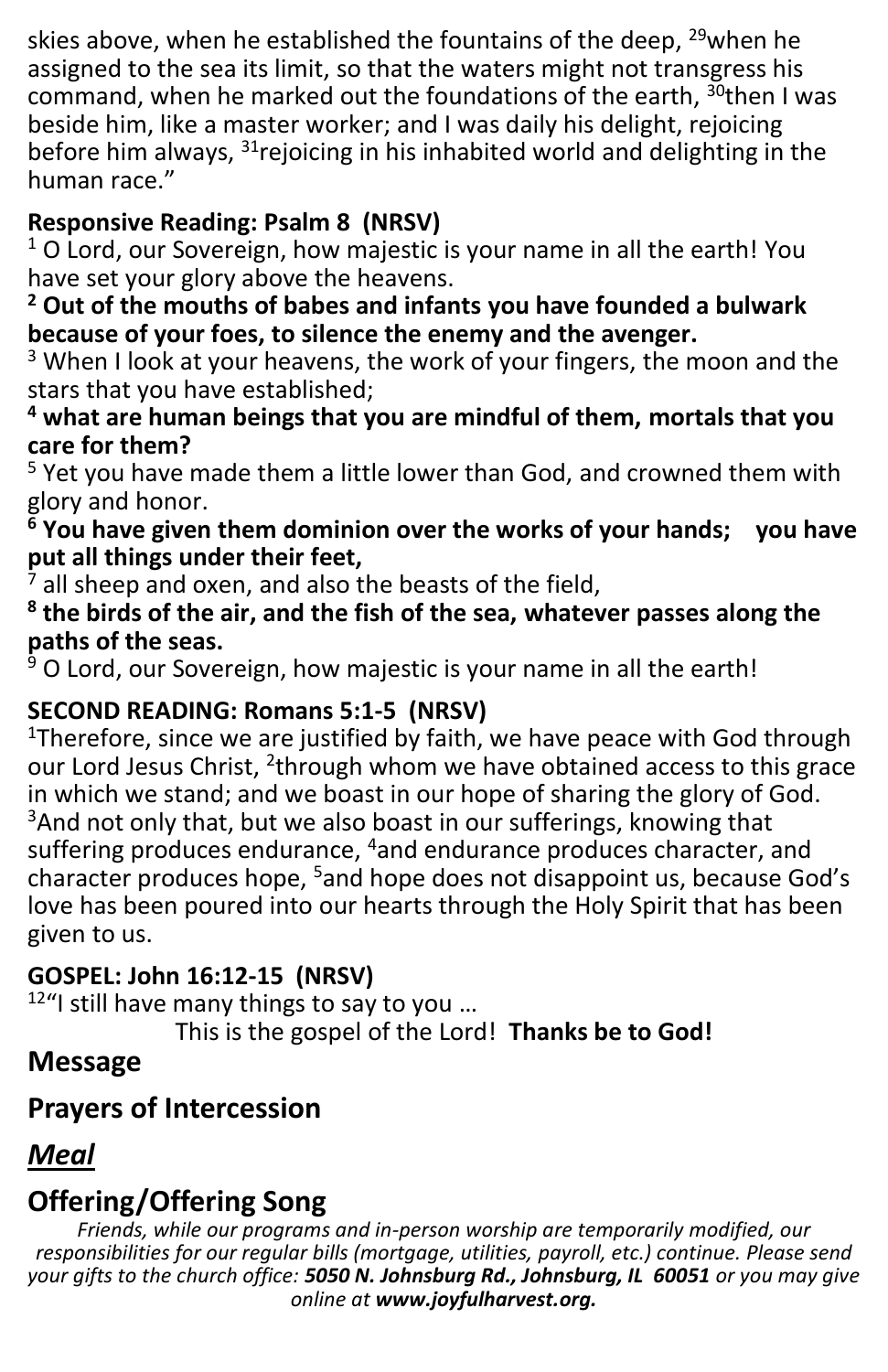# **Call to Reconciliation**

Created as stewards of all creation, we know how often we have sunk to depths of faithless living. We lack the stamina to follow Christ through the Kingdom, and ignore the Spirit's calls to justice. Yet, God looks into our souls and sees the delight of God's heart. Let us join in prayer to the One who does not disappoint us.

**God of glory, grace and Wisdom, you call to us, but we do not listen. We trust in the emptiness of the world, but are reluctant to hope in your Word. We boast in our successes, but ignore the sufferings of others. Justice is what we demand for lawbreakers, instead of it becoming a lifestyle for ourselves. Compassionate Mother: have mercy on us; Beloved Child: have mercy on us; Life-Giving Womb: have mercy on us.**

*Silence is kept…*

Poured into our hearts, God's love gives us new life and hope. Touched by the fingers of God, we are restored to new life.

**This is good news! God loves us, God forgives us, God calls us to service! Thanks be to God. Amen.**

#### **Lord's Supper**

#### **Words of Institution and Lord's Prayer**

**Our Father who art in Heaven, hallowed be thy name, thy Kingdom come, thy will be done, on earth as it is in heaven. Give us this day our daily bread; and forgive us our trespasses, as we forgive those who trespass against us; and lead us not into temptation but deliver us from evil. For thine is the kingdom and the power and the glory, forever and ever. Amen**

#### **Communion Song**

## *Sending*

**Sending Song**

#### **Sending and Benediction**

Let us go now, as children of God, who is mindful of all people. **We will go to speak as simply as little children, to share songs of joy we** 

**learned as infants.**

Let us go now, as siblings of Jesus, brother to the poor.

**We will go to stand at the intersection of oppression and despair, to cry out for all those whose hopes have been silenced.**

Let us go now, as heirs of the peace of the Spirit.

**We will go to share delight with everyone we meet, to offer grace to those who have suffered most.**

#### **Commissioning**

At Joyful Harvest Church, **our mission is growing together for Christ.** As disciples of Jesus Christ, we value: **Family Worship, Relying on Prayer, Unity in Christ, Instruction in the Word, Telling Others, and Service to God's Community.**

Let us go in peace to love and serve the Lord! **Thanks be to God!**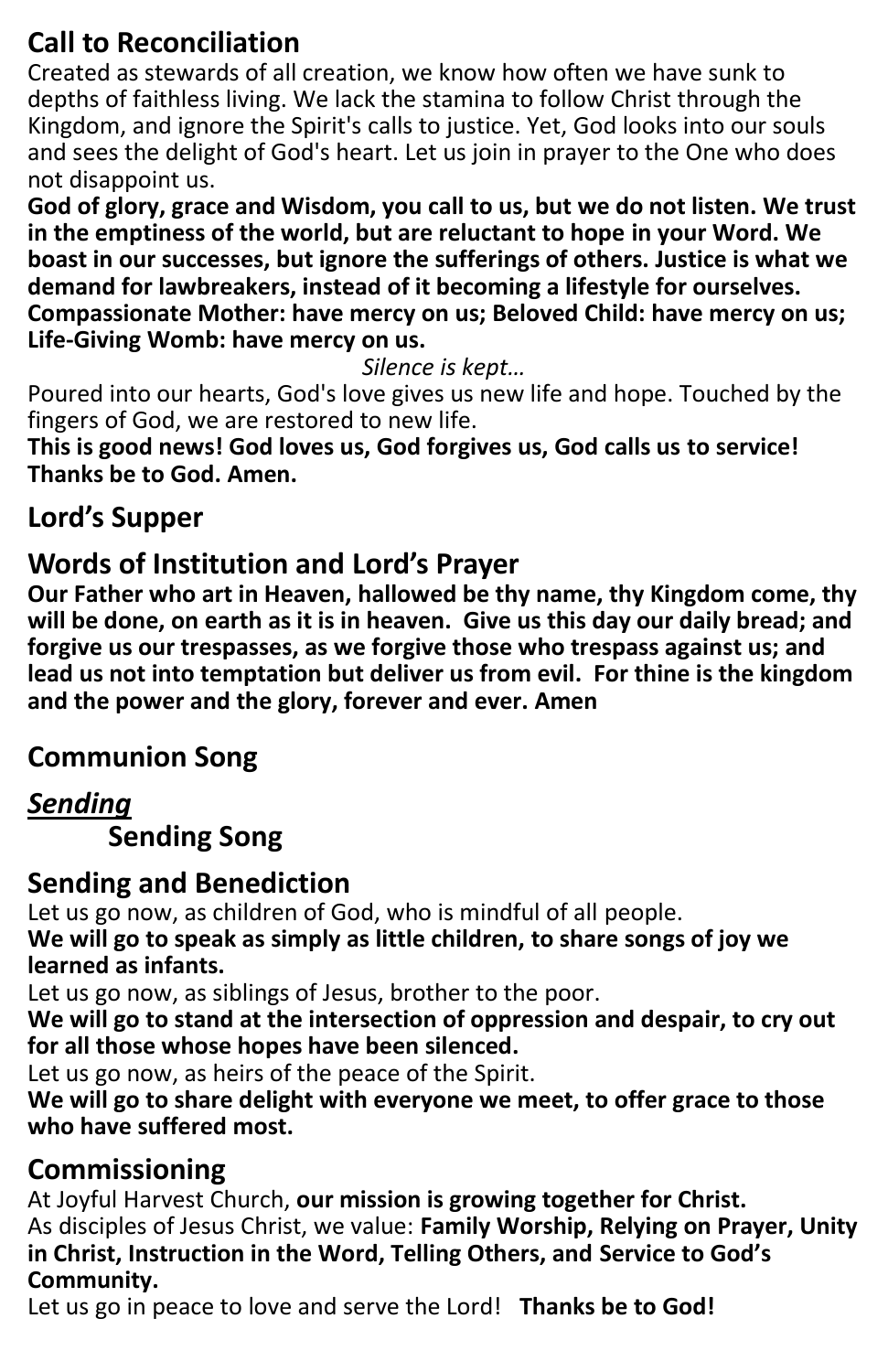#### **Order of service may change to accommodate the Holy Spirit…**

**Songs are reproduced, projected, and streamed with permission under CCLI #1029838. Portions of the liturgy are Copyright © Thom M. Shuman 2019 Portions of the liturgy are copyright © Augsburg Fortress 2022 Portions of the liturgy are copyright © Joyful Harvest Church, ELCA 2022**

#### **Announcements**

**Cross Keys Village Stampers:** Cut used postage stamps from the mail you receive at home, bring it to the church and we'll make sure the Cross Keys folks receive them!

**Men's Group:** We are currently meeting **in-person and online Saturday mornings @ 7 a.m.** to learn more about God's call on our lives. All men are invited to attend.

**Live-Streaming and In-Person Monday Evening Bible Study!** We've finished our Bible Study for now, but will be starting up again in September! Keep watching for more information!

**Donate for Tijuana Mission Project!** - Toys and school supplies! When our volunteers go to Tijuana this year, they would like to take some items that the kids can use. *If you should see a backpack on sale for the kids, we can fill it with school supplies. Soccer balls or footballs can be deflated and taken. Jump ropes, small toys, t-shirts for kids would be good, too.* There is a box in the narthex for donations. *Thanks so much for your generosity.* **See Ray Pratscher or Theresa Ancona for info.**

**St. Jude Children's Ranch: We are collecting greeting cards!** Please bring in the whole card Juanita will separate the front from the back. Save your used holiday and all-occasion cards, bring them to the church, and we'll ship them off to St. Jude's!

**Donate to help the ministries of Joyful Harvest!** Scan the QR code on the left with your mobile device. You'll go straight to our online giving page to set up a one-time or recurring gift through your debit/credit card processed through PayPal. Your generous gift will support our many outreach ministries.*Thank you for making so much possible!*

#### **Weekly Calendar**

|  | Sun. Jun 12 Sunday Worship In-Person & Live-Streaming  | 9:00 a.m.      |
|--|--------------------------------------------------------|----------------|
|  | Tue. Jun 14 Breakfast Club - Granny's Diner, Johnsburg | 8:00 a.m.      |
|  | Tue. Jun 14 Food Pantry Service Opportunity            | 4:00-6:30 p.m. |
|  | Thur. Jun 16 Food Pantry Service Opportunity           | 4:00-6:30 p.m. |
|  | Sat. Jun 18 Men's Group In-Person & Live Streaming     | 7:00 a.m.      |
|  | Sun. Jun 19 Sunday Worship In-Person & Live-Streaming  | 9:00 a.m.      |

*Next Feed My Starving Children Outing: Saturday, July 9 11:30 a.m. Mark your calendars and sign up TODAY!*

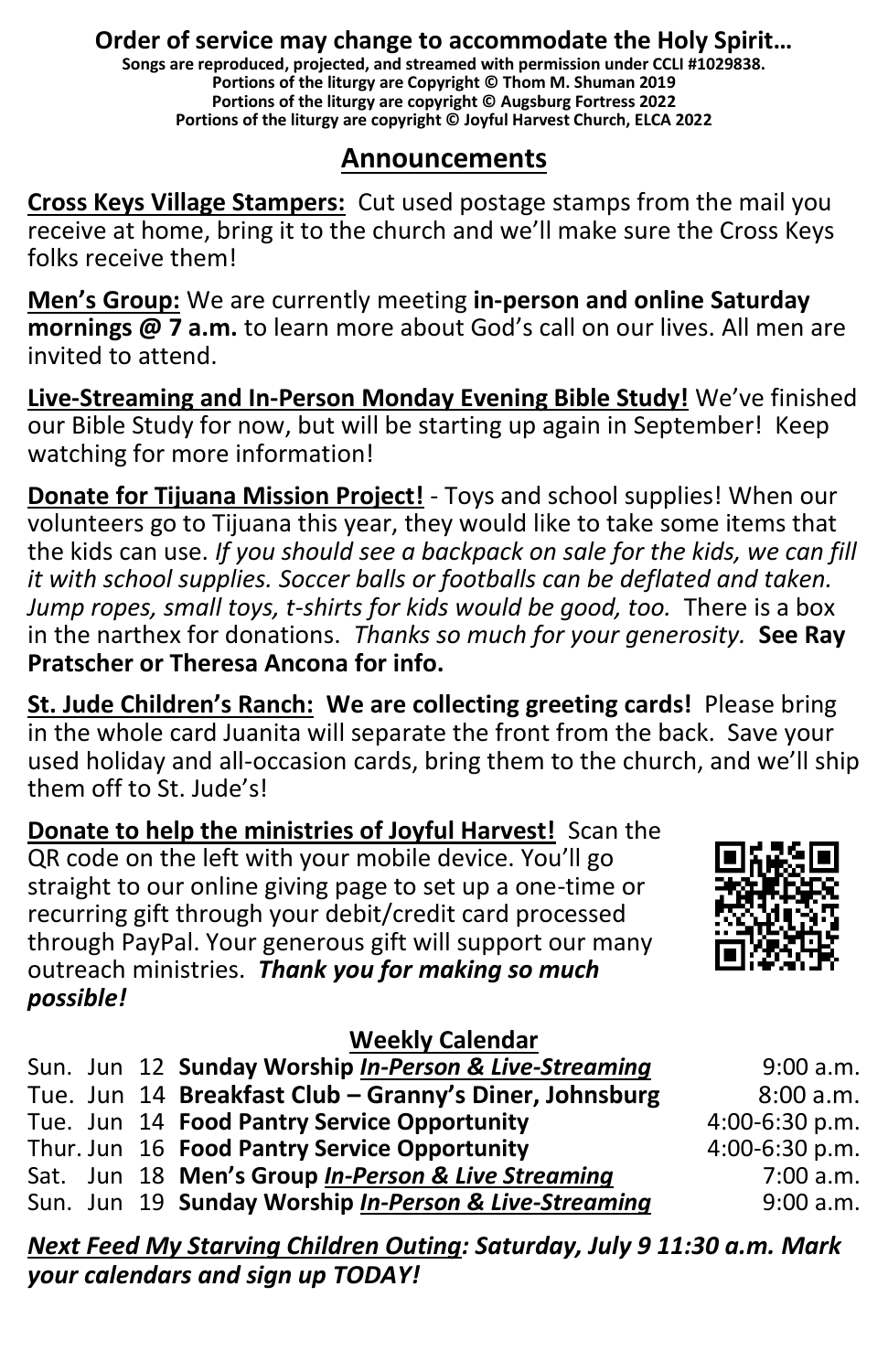# **Sometimes the best evangelism is simply telling people you're a Christian and then not being a complete jerk.** 23 23 23 23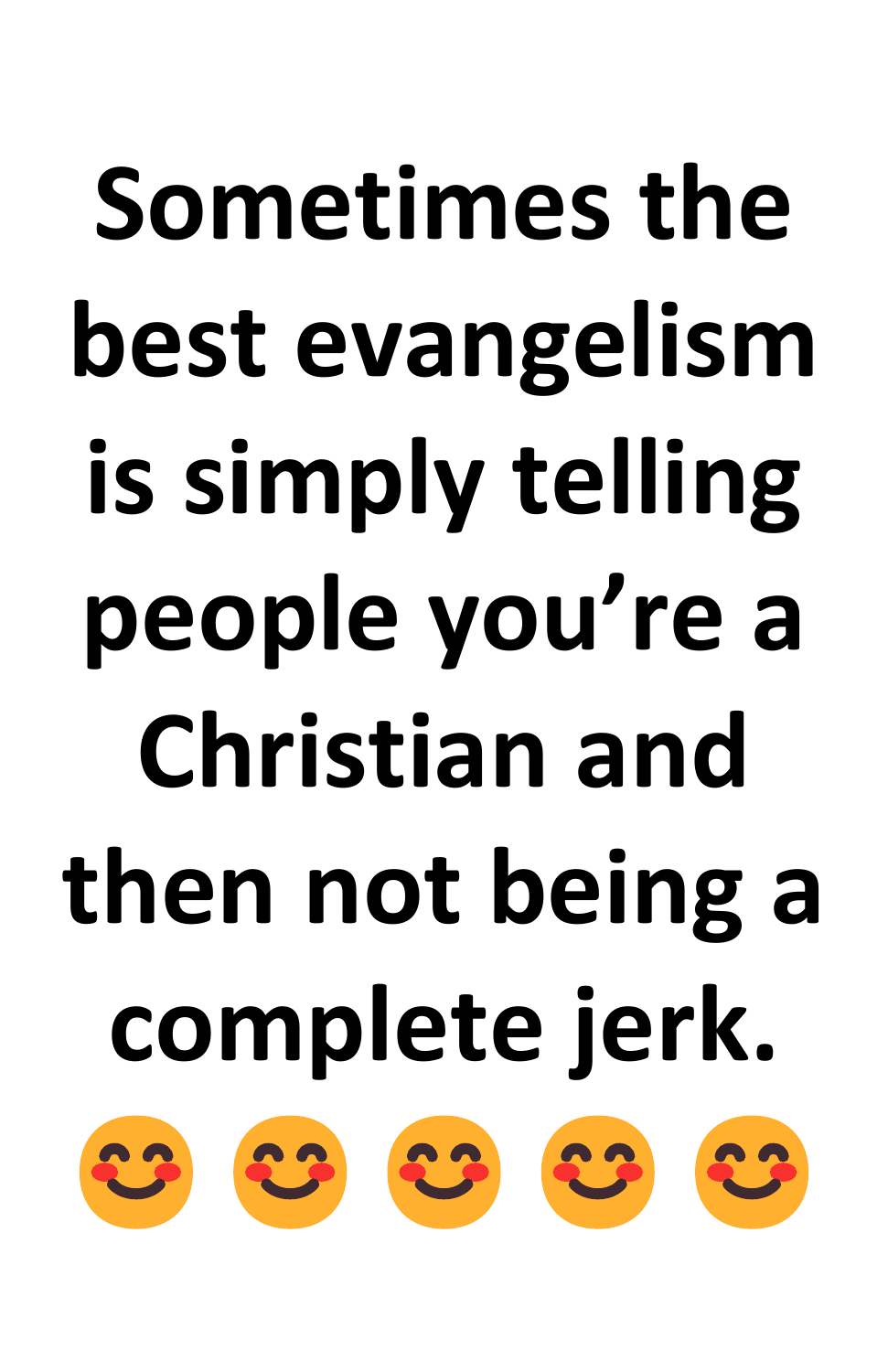**June 12, 2022 TRINITY SUNDAY**



# *Experiencing the peace of God.*

#### **DAILY BIBLE READINGS**

These passages are related to the Lectionary texts for this Sunday.

| <b>Sunday</b> | John 16:12-15          | The Spirit will guide you       |
|---------------|------------------------|---------------------------------|
| Monday        | Proverbs 8:1-4, 22-31  | The gifts of wisdom             |
| Tuesday       | Romans 5:1-5           | <b>Experiencing God's peace</b> |
| Wednesday     | <b>Isaiah 55:10-13</b> | God's people celebrate          |
| Thursday      | <b>Ephesians 4:1-6</b> | Unity in the body of Christ     |
| Friday        | Philippians 4:4-9      | Paul encourages believers       |
| Saturday      | Psalm <sub>8</sub>     | The wonderful name of the Lord  |
| <b>Sunday</b> | Luke 8:26-39           | Jesus casts out demons          |

#### **SCRIPTURE VERSE FOR THIS WEEK**

Therefore, since we are justified by faith, we have peace with God through our Lord Jesus Christ **Romans 5:1 (NRSV)**

#### **PRAYERS AND BLESSING**

#### **A Prayer for the Week:**

Dear Triune God, you who are filled with mystery and wonder, fill us with peace, the strength to endure, a loving character, and hope that does not fail us. Amen.

#### **Mealtime Prayer:**

We are thankful for food and pray for sharing God's peace. May we speak words of praise to God and never, ever cease. Amen.

#### **A Blessing to Give:**

May the God who creates life and hope, who redeems our lives from the grave, and who sustains us through all our sorrows, be with us now and forever.

© 2019 Milestones Ministry, LLC. All rights reserved. In addition to *Taking Faith Home*, celebrate milestones in your daily life as an effective faith formation tool. Go to: **www.milestonesministry.org**